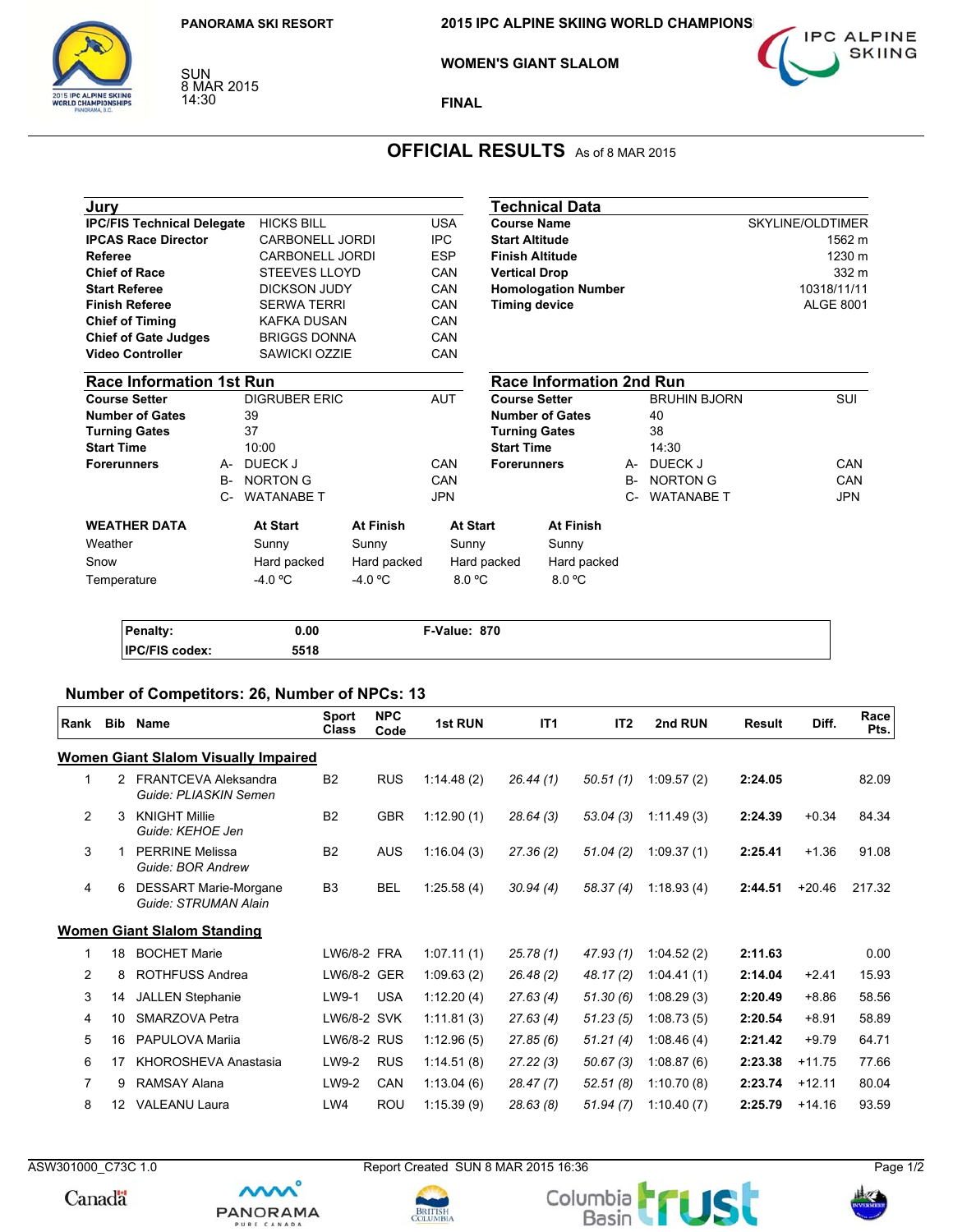SUN<br>8 MAR 2015 14:30

**2015 IPC ALPINE SKIING WORLD CHAMPIONS** 



**WOMEN'S GIANT SLALOM** 

**FINAL**

## **OFFICIAL RESULTS** As of 8 MAR 2015

| Rank           | Bib     | Name                        | <b>Sport</b><br>Class | <b>NPC</b><br>Code | 1st RUN     | IT <sub>1</sub> | IT <sub>2</sub> | 2nd RUN                 | Result  | Diff.    | Race<br>Pts. |
|----------------|---------|-----------------------------|-----------------------|--------------------|-------------|-----------------|-----------------|-------------------------|---------|----------|--------------|
|                |         | Women Giant Slalom Standing |                       |                    |             |                 |                 |                         |         |          |              |
| 9              |         | MEDVEDEVA Inga              | LW <sub>2</sub>       | <b>RUS</b>         | 1:14.09(7)  | 28.63(8)        | 53.60 (9)       | 1:12.11(9)              | 2:26.20 | $+14.57$ | 96.30        |
| 10             | 19      | <b>SCHABER Katrina</b>      | LW9-2                 | <b>USA</b>         | 1:26.55(10) | 30.00 (10)      |                 | 56.62 (10) 1:16.98 (10) | 2:43.53 | $+31.90$ | 210.84       |
|                |         | Women Giant Slalom Sitting  |                       |                    |             |                 |                 |                         |         |          |              |
| 1              | 21      | <b>SCHAFFELHUBER Anna</b>   | LW10-2                | GER                | 1:09.50(1)  | 26.39(1)        | 48.80 (1)       | 1:05.32(1)              | 2:14.82 |          | 21.08        |
| $\overline{2}$ | 22.     | LOESCH Claudia              | LW11                  | <b>AUT</b>         | 1:11.38(2)  | 26.96(2)        | 49.06 (2)       | 1:05.64(2)              | 2:17.02 | $+2.20$  | 35.62        |
| 3              | 23      | MURAOKA Momoka              | LW10-2 JPN            |                    | 1:15.44(3)  | 27.78 (3)       | 51.36(3)        | 1:08.02(3)              | 2:23.46 | $+8.64$  | 78.19        |
| 4              | 25      | <b>FORSTER Anna-Lena</b>    | LW12-1                | GER                | 1:18.36(4)  | 28.54(4)        | 53.10 (4)       | 1:11.76(4)              | 2:30.12 | $+15.30$ | 122.21       |
| 5              | 24      | <b>STEPHENS Laurie</b>      | LW12-1                | <b>USA</b>         | 1:19.69(5)  | 28.84(5)        | 54.76 (5)       | 1:13.33(5)              | 2:33.02 | $+18.20$ | 141.38       |
|                | 1st Run |                             |                       |                    |             |                 |                 |                         |         |          |              |
|                |         | Did not finish              |                       |                    | (6)         |                 |                 |                         |         |          |              |

| וופווווו וטוש          |                     |            | ו ט |
|------------------------|---------------------|------------|-----|
| 4 UMSTEAD Danelle      | B2                  | USA        |     |
| 11 SCHWARTZ Melanie    | LW <sub>2</sub>     | <b>USA</b> |     |
| 13 JOCHEMSEN Anna      | LW <sub>2</sub>     | <b>NED</b> |     |
| 15 LATIMER Erin        | LW6/8-2             | CAN        |     |
| 20 JOINES Kimberly     | I W <sub>12-1</sub> | CAN        |     |
| 26 PENDERGAST Victoria | I W12-1             | AUS        |     |
| <b>Disqualified</b>    |                     |            |     |
| 5 SANA Eleonor         | B <sub>3</sub>      | RFI        |     |
|                        |                     |            |     |

#### **Race Statistics**

| <b>Entered members</b> |   |                 | 26 |
|------------------------|---|-----------------|----|
|                        |   | 1st Run 2nd Run |    |
| Did not qualify        |   |                 |    |
| Did not finish         | 6 |                 | 6  |
| Did not start          |   |                 |    |
| Disqualified           | 1 |                 | 1  |
| In the ranking         |   |                 | 19 |

 $\overline{\mathcal{L}}$ 

**BILL HICKS # USA.5518.500 IPC/FIS Technical Delegate**

| Legend:<br>Diff.<br><b>NPC</b> | Time behind ranked 1<br>National Paralympic Committee | <b>FIS</b> | International Ski Federation                    | ITn      | Intermediate position n |              |
|--------------------------------|-------------------------------------------------------|------------|-------------------------------------------------|----------|-------------------------|--------------|
| ASW301000 C73C 1.0             |                                                       |            | Report Created SUN 8 MAR 2015 16:36             |          |                         | Page 2/2     |
| Canadä                         | <b>MM</b><br><b>PANORAMA</b><br>PURE CANADA           |            | <b>The Second</b><br><b>BRITISH</b><br>COLUMBIA | Columbia |                         | <b>ILLES</b> |